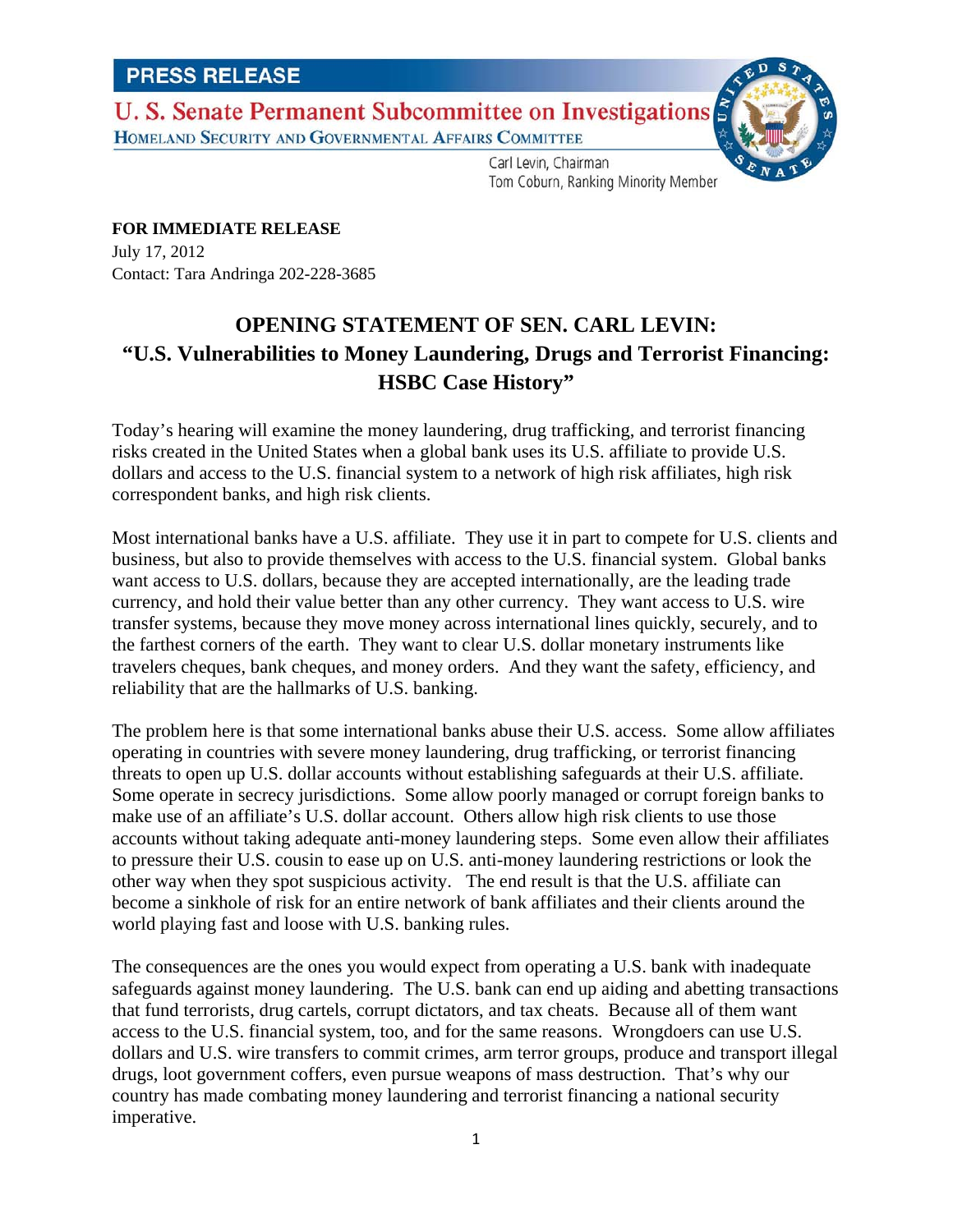For the last decade, this Subcommittee has contributed to the battle against money laundering and terrorist financing by exposing problems that increase U.S. vulnerabilities to abuse. In 2001, for example, this Subcommittee released a report showing how U.S. banks that offer accounts to foreign banks, engaging in what is known as correspondent banking, can become conduits for illicit proceeds involving organized crime, drug trafficking, or financial fraud. Back then, most U.S. banks opened a correspondent account for any foreign bank with a banking license. After our hearing, U.S. banks took a harder look and assessed the risks before opening a correspondent account. In 2002, Congress cited our hearings when enacting tougher anti-money laundering or AML laws in the Patriot Act, including a provision making it a legal obligation for U.S. banks to conduct a due diligence review before opening an account for a foreign bank.

Tougher AML laws have helped deny criminals access to the U.S. financial system. But as the report we're releasing today shows, enormous problems remain.

To illustrate those problems, today's hearing focuses on a case study involving HSBC, one of the largest banks in the world. Headquartered in London, HSBC has a network of over 7,200 offices in more than 80 countries, 300,000 employees, and 2011 profits of nearly \$22 billion. HSBC has been among the most active banks in Asia, the Middle East, and Africa. It first acquired a U.S. presence in the 1980s; today its leading U.S. affiliate is HSBC Bank USA, known as HBUS. HBUS has more than 470 branches across the United States and 4 million customers.

HBUS is the key U.S. nexus for the entire HSBC worldwide network. In 2008, it processed 600,000 wire transfers per week; in 2009, two-thirds of the U.S. dollar payments HBUS processed came from HSBC affiliates in other countries. One HSBC executive told us that a major reason why HSBC opened its U.S. bank was to provide its overseas clients with a gateway into the U.S. financial system.

Add on top of that, HBUS' history of weak anti-money laundering controls, and you have a recipe for trouble. In 2003, the Federal Reserve and New York State Banking Department took a formal enforcement action requiring HBUS to revamp its AML program. HBUS, which was then converting to a nationally chartered bank under the supervision of the Office of the Comptroller of the Currency, or OCC, made changes, but even before the OCC lifted the order in 2006, the bank's AML program began deteriorating. In September 2010, the OCC issued a Supervisory Letter, 31-pages long, describing a long list of severe AML deficiencies, and followed in October 2010, with a Cease and Desist order requiring HBUS to revamp its AML program a second time.

The OCC cited, among other problems, a massive backlog of unreviewed alerts identifying potentially suspicious activity; a failure to monitor \$60 trillion in wire transfers and account activity; a failure to examine risks at HSBC's overseas affiliates before providing them correspondent banking services; and a failure, over a three-year period, to conduct anti-money laundering checks on more than \$15 billion in bulk-cash transactions with those same affiliates.

To examine the issues, the Subcommittee issued subpoenas, reviewed more than 1.4 million documents, and conducted extensive interviews with HSBC officials from around the world, as well as officials at other banks, and with federal regulators. HSBC has cooperated fully with the investigation.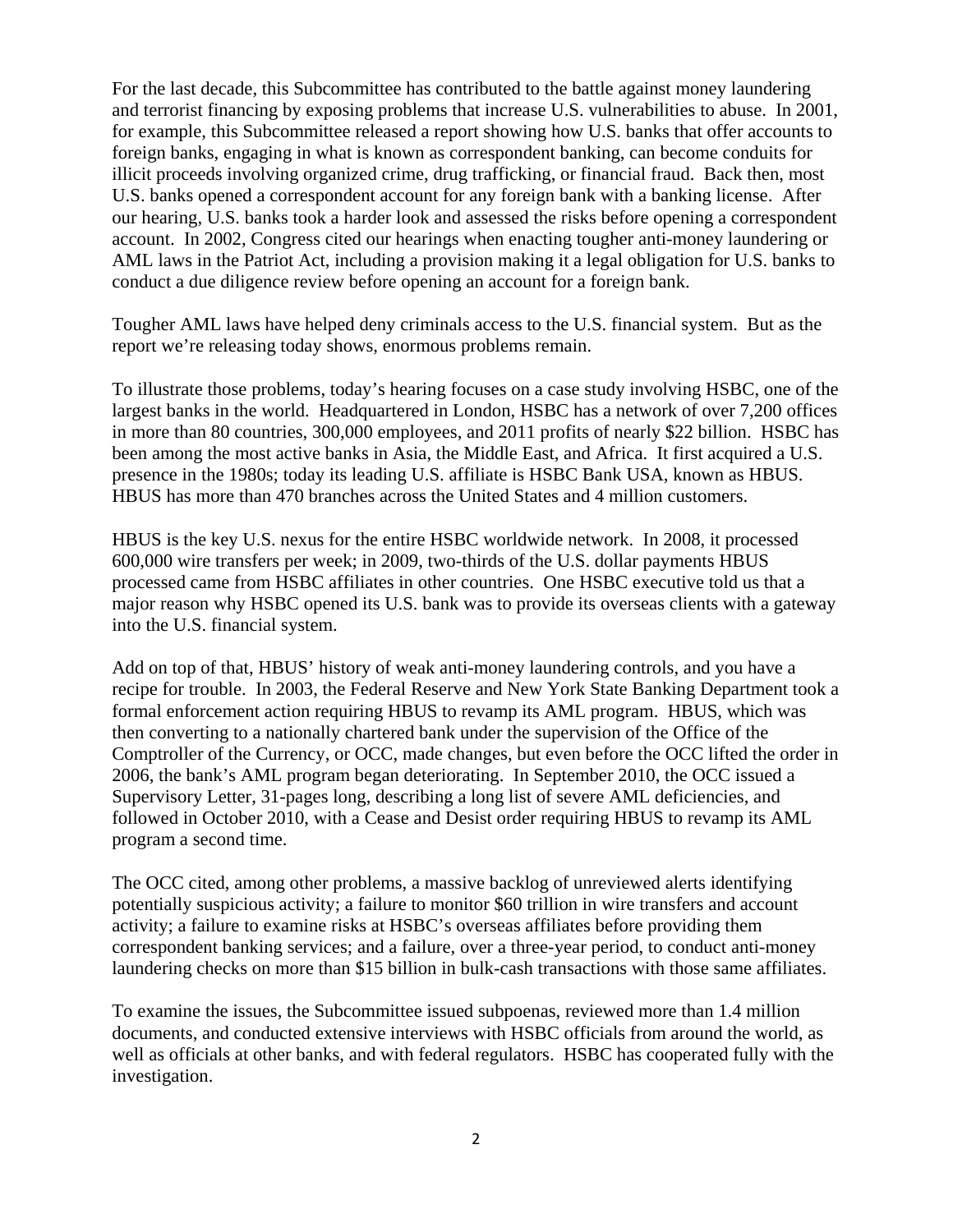The Subcommittee's work identified five key areas of vulnerability exposed by the HSBC case history. The five areas involve:

- Providing U.S. correspondent accounts to high risk HSBC affiliates without performing due diligence, including a Mexican affiliate with unreliable AML controls;
- Failing to stop deceptive conduct by HSBC affiliates to circumvent a screening device designed to block transactions by terrorists, drug kingpins and rogue nations like Iran;
- Providing bank accounts to overseas banks with links to terrorist financing;
- Clearing hundreds of millions of dollars in bulk U.S. dollar travelers cheques, despite suspicious circumstances; and
- Offering bearer-share accounts, a high risk account that invites wrongdoing by facilitating hidden corporate ownership.

Let's take each in turn.

**High Risk Affiliate.** First is the issue of high risk affiliates. HSBC operates affiliates in 80 countries, including jurisdictions facing major money laundering, drug trafficking, or terrorist financing challenges as well as weak AML laws and oversight. Yet, until recently, HSBC's London-based parent company, known as HSBC Group, instructed its affiliates to assume that every HSBC affiliate met the group's AML standards and automatically provide it with correspondent banking services. HBUS did as told and opened U.S. correspondent accounts for more than 80 HSBC affiliates, ignoring the U.S. law requiring due diligence reviews before opening U.S. accounts for foreign banks.

HBUS' dealings with an HSBC affiliate in Mexico illustrate the money laundering dangers. HSBC Mexico or "HBMX" operates in a high risk country battling drug cartels; it has had highrisk clients such as casas de cambios; and it has offered high risk products such as U.S. dollar accounts in the Cayman Islands, a jurisdiction known for secrecy and money laundering. HBMX also has a long history of severe AML deficiencies. Add all that up and the U.S. bank should have treated HBMX, the Mexican affiliate, as a high risk account for AML purposes. But it didn't.

Instead, HBUS treated HBMX as such a low risk client bank that it didn't even monitor their account activity for suspicious transactions. In addition, for three years from mid-2006 to mid-2009, HBUS conducted no monitoring of a banknotes account used by HBMX to physically deposit billions of U.S. dollars from clients, even though large cash transactions are inherently risky and Mexican drug cartels launder U.S. dollars from illegal drug sales. Because our tough AML laws in the United States have made it hard for drug cartels to find a U.S. bank willing to accept huge unexplained deposits of cash, they now smuggle U.S. dollars across the border into Mexico and look for a Mexican bank or casa de cambio willing to take the cash. Some of those casas de cambios had accounts at HBMX. HBMX, in turn, took all the physical dollars it got and transported them by armored car or aircraft back across the border to HBUS for deposit into its U.S. banknotes account, completing the laundering cycle.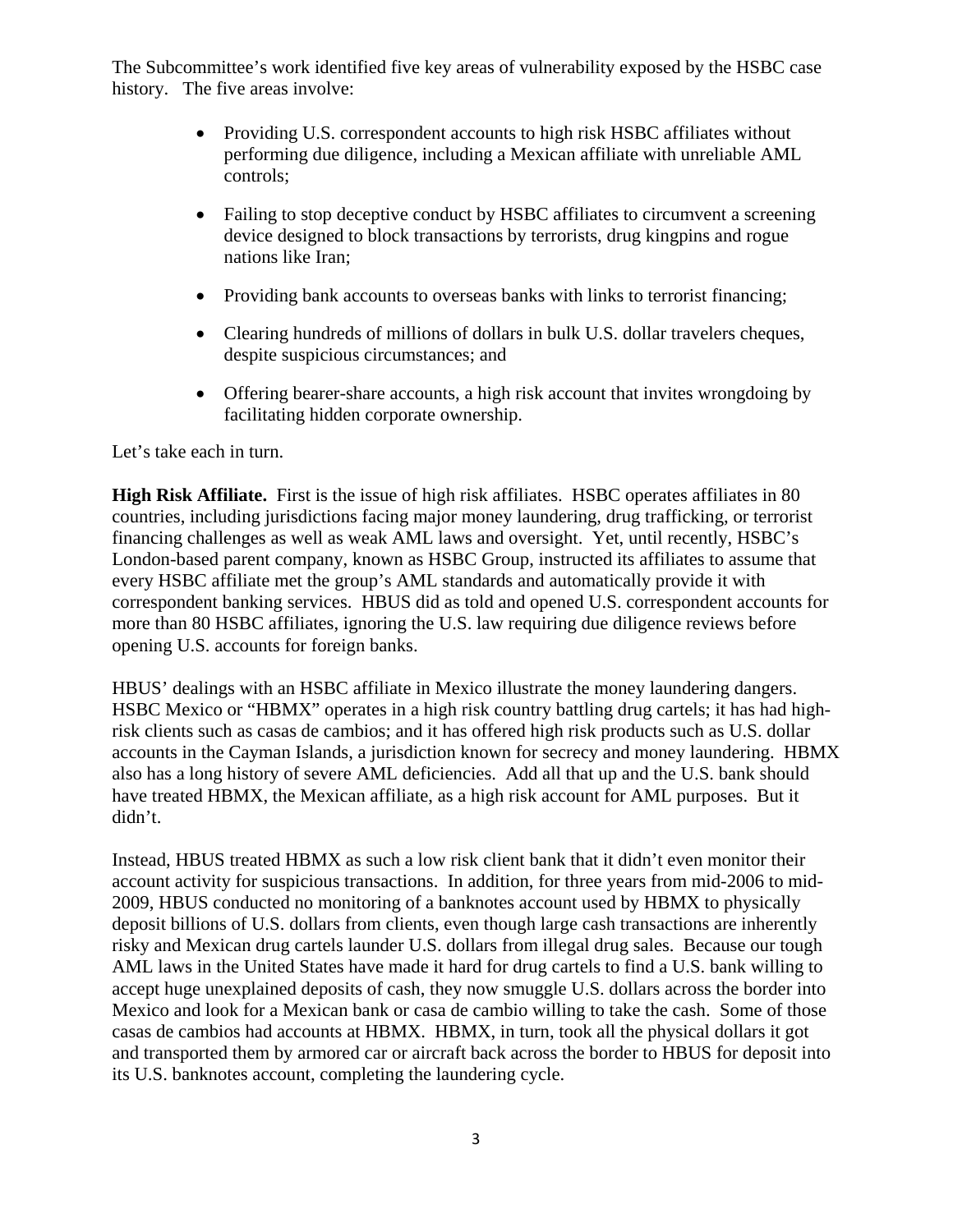Over two years, from 2007 to 2008, HBMX shipped \$7 billion in physical U.S. dollars to HBUS. That was more than any other Mexican bank, even one twice HBMX's size. When law enforcement and bank regulators in Mexico and the United States got wind of the banknotes transactions, they warned HBMX and HBUS that such large dollar volumes were red flags for drug proceeds moving through the HSBC network. In 2008, after warnings from regulators, HBMX stopped taking large deposits of U.S. dollars, but for years, HBUS provided an easy gateway into our financial system for suspicious cash from a foreign affiliate.

**Circumventing OFAC.** A second problem involves actions taken by some HSBC affiliates to circumvent a U.S. ban on bank transactions involving designated drug traffickers, terrorists, or rogue regimes such as Iran. To enforce that ban, the U.S. Treasury Department's Office of Foreign Assets Control, or OFAC, has developed a list of prohibited persons which banks use to develop what's known as an "OFAC filter" to identify and stop prohibited transactions.

The Subcommittee found that, for years, HSBC affiliates in Europe and the Middle East acted to circumvent the OFAC filter when sending U.S. dollar transactions involving Iran through their accounts at HBUS. Although they viewed these Iranian transactions as legal under a U.S. exception for so-called "U-turn" transactions, the affiliates didn't want to trigger the OFAC filter and undergo the individualized reviews required to make sure. So they stripped out or omitted any reference to Iran from the paperwork. An outside auditor hired by HBUS has found that, from 2001 to 2007, HSBC affiliates sent nearly 25,000 transactions involving Iran, worth \$19.4 billion, through HBUS and other U.S. accounts, while concealing any link to Iran in 85% of the transactions.

HSBC's Chief Compliance Officer and other senior executives in London knew what was going on, but allowed the deceptive conduct to continue. While some HBUS officials in the United States claim not to have known they were processing undisclosed Iranian transactions, documents show key HBUS officials were informed early on. HBUS compliance and payments executives repeatedly told HSBC affiliates they had to use fully transparent Iranian transactions, but when faced with evidence that the affiliates were secretly circumventing the OFAC filter, no one in HBUS confronted those affiliates, brought the issue to a head, and forced the transactions to the light. Problems also arose when some HSBC affiliates tried to circumvent the OFAC filter to send potentially prohibited transactions involving other countries like Sudan or North Korea.

OFAC programs are aimed at exposing and disabling the financial dealings of some of the most dangerous persons and regimes in the world today, including terrorists, persons involved with weapons of mass destruction, drug traffickers, and rogue jurisdictions. The OFAC filter is the key to blocking prohibited transactions from polluting the U.S. financial system. Global financial institutions have a special responsibility to respect OFAC prohibitions, but that's not what happened here. While HSBC affiliates may have been aiming simply at avoiding processing delays, circumventing OFAC safeguards can also facilitate transactions undertaken by some of the world's worst wrongdoers.

**Disregarding Links to Terrorist Financing.** A third issue involves the fact that HSBC is active in regions of the world with significant terrorism challenges, while demonstrating a worrisome willingness to do business with banks that have links to terrorist financing. One example involves Al Rajhi Bank, the largest private bank in Saudi Arabia. After the 9/11 terrorist attack on the United States, evidence emerged that the bank's key founder was an early financial benefactor of al Qaeda and that it provided accounts to suspect clients.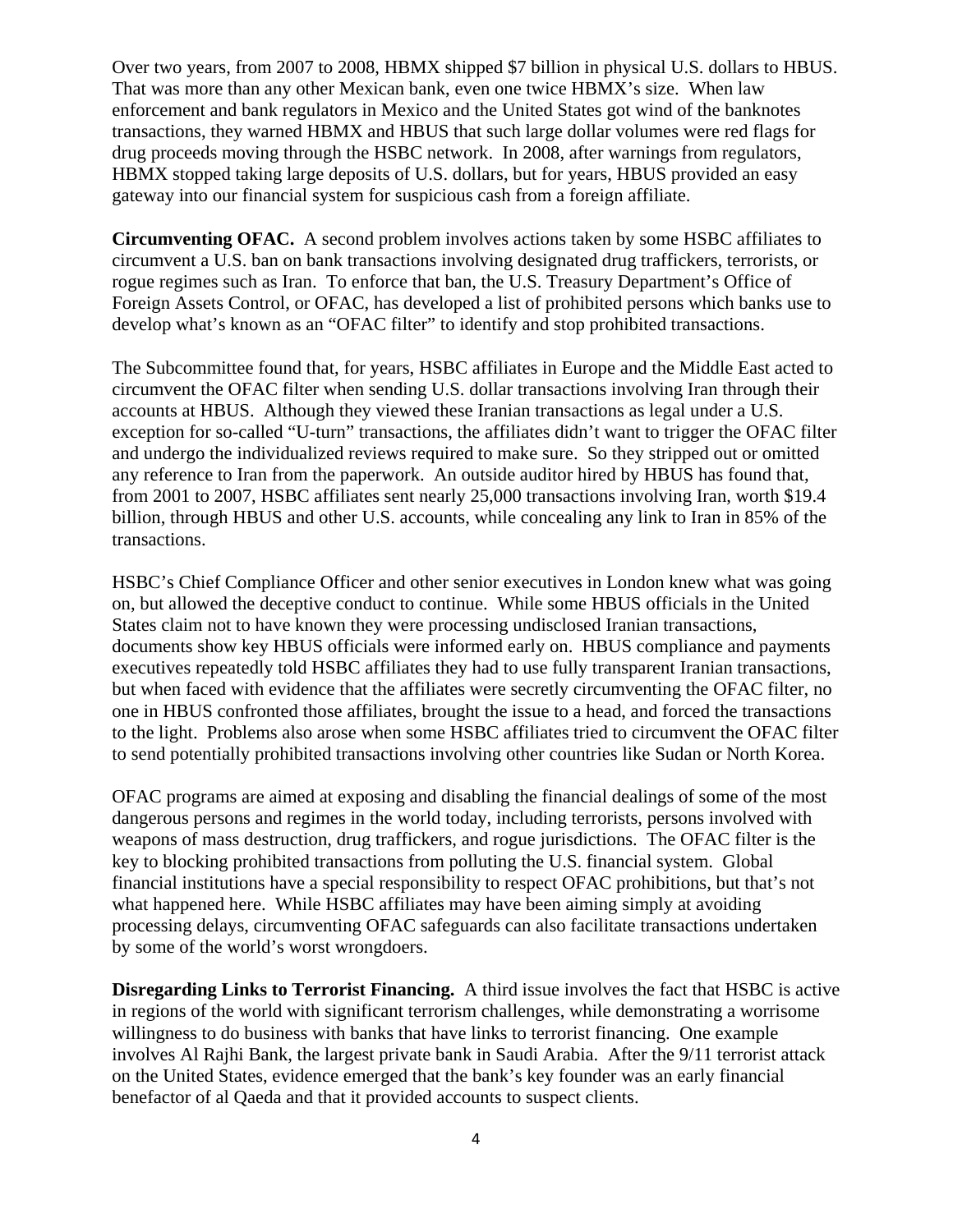In 2005, HSBC Group told its affiliates to sever ties with the bank, while making an exception for HSBC Middle East. Four months later, without explaining why, HSBC Group reversed itself and said all of its affiliates could decide whether to do business with Al Rajhi Bank. HBUS chose to close its Al Rajhi accounts. Over the next two years, however, its own bankers and bankers from other HSBC affiliates pressed HBUS to resume ties with Al Rajhi Bank. In 2006, after Al Rajhi Bank threatened to pull all of its business from HSBC unless HBUS reinstated its U.S. dollar banknotes account, HSBC gave in. Over the next four years, HBUS supplied Al Rajhi Bank with nearly \$1 billion in U.S. dollars, stopping only when HSBC made a global decision to exit the banknotes business altogether.

**Clearing Suspicious Bulk Travelers Cheques.** The fourth area of concern involves HBUS's willingness to clear suspicious bulk travelers cheques for foreign banks. From 2005 to 2008, on a regular basis, HBUS cleared \$500,000 or more per day in bulk travelers cheques for Hokuriku Bank of Japan. Routinely, these cheques arrived in large stacks of sequentially numbered cheques signed and countersigned with the same illegible signature. Forced by the OCC to investigate, HBUS found the Japanese bank could not provide any "know your client" information or explanation why two dozen of its customers, supposedly in the used car business, were often depositing \$500,000 a day in U.S. dollar travelers cheques purchased from the same bank in Russia. Under OCC pressure, HBUS stopped clearing the travelers cheques in 2008, but kept open the correspondent account, despite the Japanese bank's poor AML controls. In less than four years, HBUS provided over \$290 million in U.S. dollars to a Japanese bank for the benefit of Russians supposedly in the used car business.

**Offering Bearer Share Accounts.** Finally, there is HBUS's willingness to offer accounts to bearer share corporations. These corporations are prime vehicles for money laundering and other illicit activity by providing anonymity through assigning legal ownership of the corporation to whomever has physical possession of its shares. Over a decade, HBUS opened accounts for 2,000 such corporations, despite warnings by internal auditors and outside regulators that the accounts posed high money-laundering risks. Documents show the actual account owners deliberately pressured the bank to help hide their identities. One such account was used by a father-son team of Miami Beach hotel developers who were later convicted of tax fraud for hiding \$150 million in assets.

Bearer share accounts, suspicious travelers checks, banks with terrorist financing links, hidden transactions dodging OFAC safeguards, and Mexican drug money – none of them represent the types of transactions we want in a U.S. bank. If the parent corporation of a global bank can't do a better job policing its affiliates, we shouldn't be providing a bank charter to their U.S. affiliate. If the U.S. affiliate can't do a better job of standing up to affiliate pressures and safeguarding the U.S. financial system, federal regulators should consider whether to pull its charter.

HSBC Group recently issued a policy statement declaring that all of its affiliates would be subject to the highest AML standards among them; that its affiliates would start sharing information to strengthen their AML defenses; and that all affiliates would be subject to diligence reviews. HBUS has more than doubled the size of its AML compliance department, put in a new AML monitoring system, and closed over 395 high risk correspondent accounts. All good steps, but we saw this movie before in 2003. The recent commitments are surely welcome. Apologies and promises to improve are also welcome. But accountability for past conduct is essential, and that's what's been missing here.